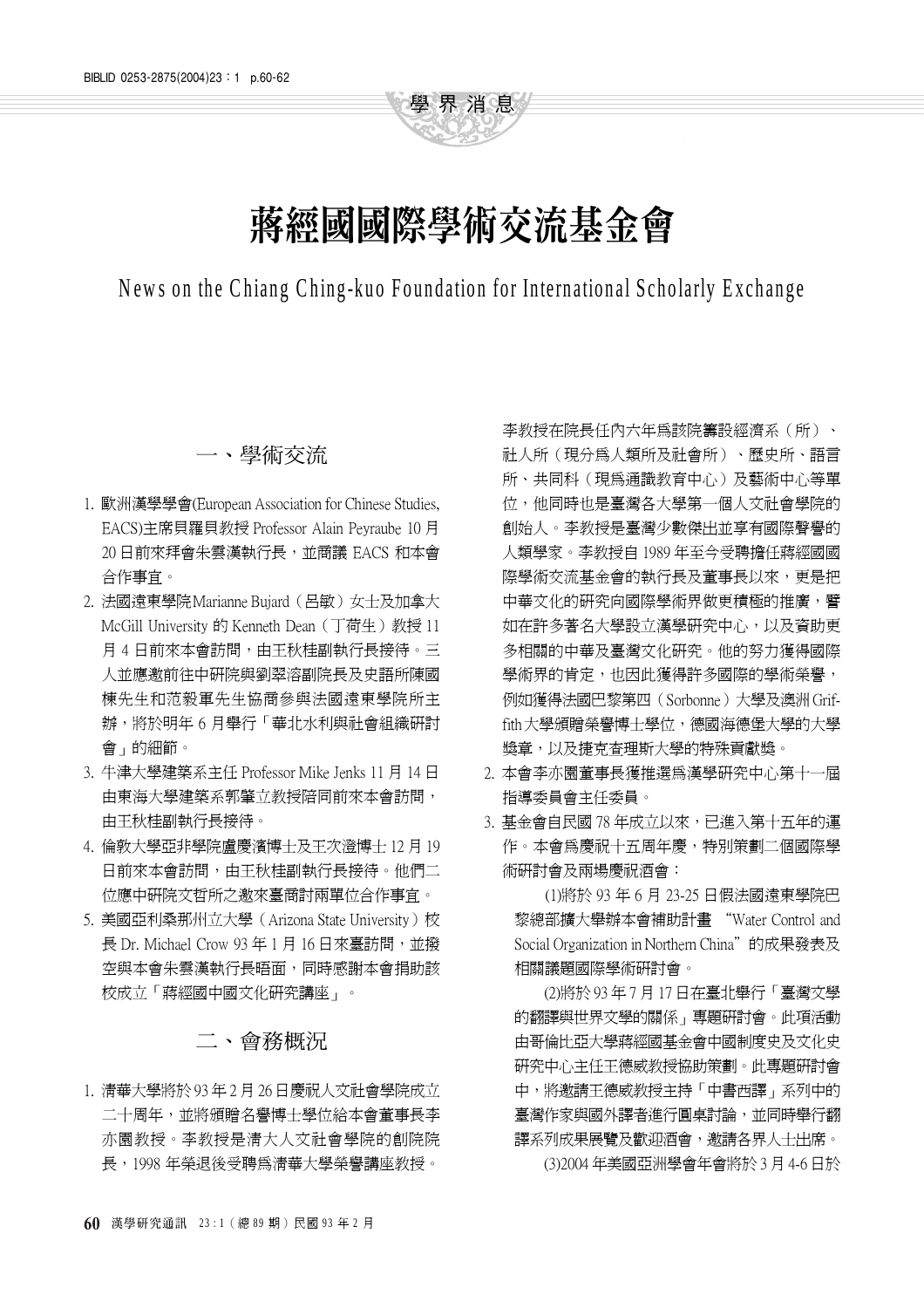

聖地牙哥舉行,本會將於年會期間舉行十五周年慶 祝酒會,並同時恭賀本會許倬雲董事榮獲傑出貢獻 獎。

(4)歐洲漢學學會雙年會亦將於 8 月 25-29 日於 德國海德堡舉行,本會也將於這個歐洲最主要學術 組織的聚會中,舉辦本會十五周年慶祝酒會,以增 加歐洲學者對本會之認識與瞭解。

- 4. 第五屆董事會第五次監察㆟會議於 92 年 12 月 6 日假 本會會議室召開。出席會議者包括孫震召集人、胡 勝正監察㆟、李董事長、朱執行長、王副執行長、 史副執行長及黃財務主任,彭淮南監察人因另有要 公不克參加會議,正風聯合會計師事務所徐素琴會 計師亦列席報告査核本會報稅情形。會中朱執行長 對資產配置與實際投資比較作詳盡的說明,並將本 會新修訂之會計制度,提請監察人審議。
- 5. 本會第五屆第六次董事會已於 92年 12月 20日舉行, 會中選舉毛高文、丘宏達、余英時、宋楚瑜、李 煥、李亦園、金耀基、邱義仁、徐旭東、高英茂、 翁岳生、張忠謀、曹興誠、許倬雲、連戰、郭為 藩、曾志朗、辜振甫、劉翠溶、劉遵義及錢復等 21 位為第六屆董事,任期自 93 年 6 月 1 日至 96 年 5 月 31 日。
- 6. 本會董事許倬雲教授與王副執行長 92 年 8 月 18-19 日於華府沂郊 Chrystal City 的 Marriot Hotel 出席「中 華文化與社會研究新視野」專題系列規劃委員會 議,此一規劃會議為 Princeton Workshop 之後續工 作,目的在擬訂此專題系列之補助要點。該委員會 的成員為 Prof. Rudolf Wagner (Heidelberg), John Lagerwey (École Pratique des Hautes Études,  $\pm$  McGill University 的 Kenneth Dean 代表出席), David Johnson (U.C. Berkeley), Susan Naquin (Princeton), Pauline Yü (余寶琳) (American Council of Learned Societies, ACLS), 黃進興(中研院史語所)、梁其姿 (中研院社科所)。會議由 Prof. Wagner 主持。美洲 顧問David Dean (丁大衛)先生及美洲辦事處主任李 興維先生亦全程與會。會中討論「中華文化與社會 研究新視野」研討會論文集系列的補助要點並擬訂 公告稿。為提昇此一專題系列的國際能見度,會後 許倬雲董事與余寶琳女士會商並建議本會委託「美 國學術團體聯合會」(American Council of Learned

Societies, ACLS)承辦受理審查此㆒專案補助業務。 朱執行長於 10 月 9 日順道前往舊金山與余女士商訂 細節,雙方簽訂合作備忘錄,委託「美國學術團體 聯合會」推動此㆒專題系列。

# 三、各項計畫補助

- 1. 香港中文大學翻譯研究中心孔慧怡和鄭文君教授共 同執行之出版計畫"A Silver Treasury of Chinese Lyrics", 已執行完畢。A Silver Treasury of Chinese Lyrics (Hong Kong: The Chinese University of Hong Kong, 2003).
- 2. 捷克查理斯大學(Charles University)東亞研究系包 捷教授(Lucie Olivová)執行之出版計畫"Anthology and Annotated Translation of Zibuvu (子不語)"已執行 完畢。Jüan Mei O em Konfucius Nehovoil(Praha: Veškerá Práva Vyhrazena, 2003).

四、九十二年度第一期得獎名單

# A.美洲地區

#### a.學術研討會類

- 1. University of Pittsburgh, Bell Yung A Planning Workshop on Interdisciplinary Studies of Chinese Music
- 2. University of California, Santa Barbara, Kenneth Hsienyung Pai

The International Conference on Tang Xianzu and the Peony Pavilion"

- 3. The Herbert F, Johnson Museum of Art, An-yi Pan Contemporary Taiwanese Art in the Era of Contention"
- 4. Linguistic Society of America, C.T. James Huang Summer Institute of Chinese Linguistics
- 5. Stanford University, Haun Saussy "Shakespeare in Asia: An International Conference"
- 6. McGill University, Grace S. Fong

Of Trauma, Agency and Texts: Discourses on Disorder in Sixteenth-and Seventeenth-Century China, An Interdisciplinary Conference"